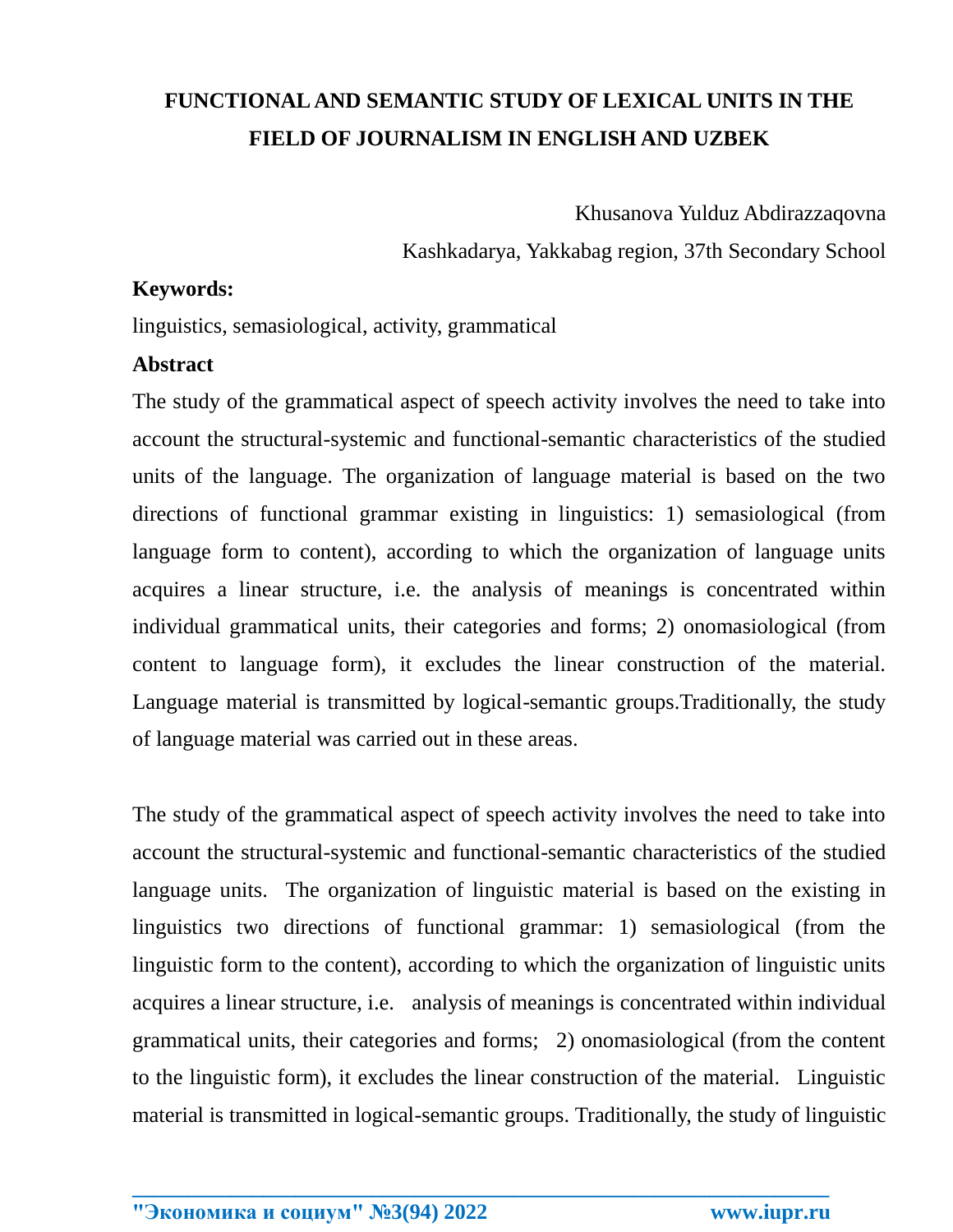material was carried out in these areas. In the first case, we are talking about grammars based on the needs of the listener, and in the second, from the needs of the speaker. It is pertinent to recall that LV Shcherba called the semasiological grammar passive, the aonomasiological - active [9, p. 37]. Initially, it was mainly about the onomasiological direction in the history of Western European grammar, but a similar direction existed in the history of Russian grammatical science, the authors of academic grammars of the Russian language edited by N.Yu. Shvedova [1, p. 92]. An integrated approach is often presented: first, through the meanings of linguistic forms, a functional-semantic (conceptual) field is established, then the meanings expressed by linguistic means are studied semasiologically, related to a specific field. The concept of "function" as a separate structure of the language and the theory of the functional-semantic field, which are the main concepts for functional grammar, acquires special significance in the framework of two functional-semantic directions. The concept of linguistic function is one of the most important provisions of linguistics, it can be traced in particular in detail in the concept of the Prague Linguistic Circle, the concept of the function of the language of exercise linguists is based on the concept of linguistic functions of the German linguist K. Buhler, set forth in the work "Theory of Language. Structural model of language "[5, p. 121]. According to K. Buhler, the mental ability of a person to think, feel and express the will gave rise to three functions of language - communicative (message function), the function of expression and the function of circulation. These functions correspond to three types of utterances — narrative, exclamatory, and exclamatory. The communicative function is linked by intellectual thinking and communication. Functional-semantic field (FSP) is a system of multi-level means of a given language (morphological, syntactic, word-formation, lexical, as well as combined-lexicosyntactic, interacting on the basis of the commonality of their functions, based on a certain semantic category. FSP of aspectuality, temporality, pledging, locality etc. are varieties of linguistic categories.The term FSP is associated with the representation of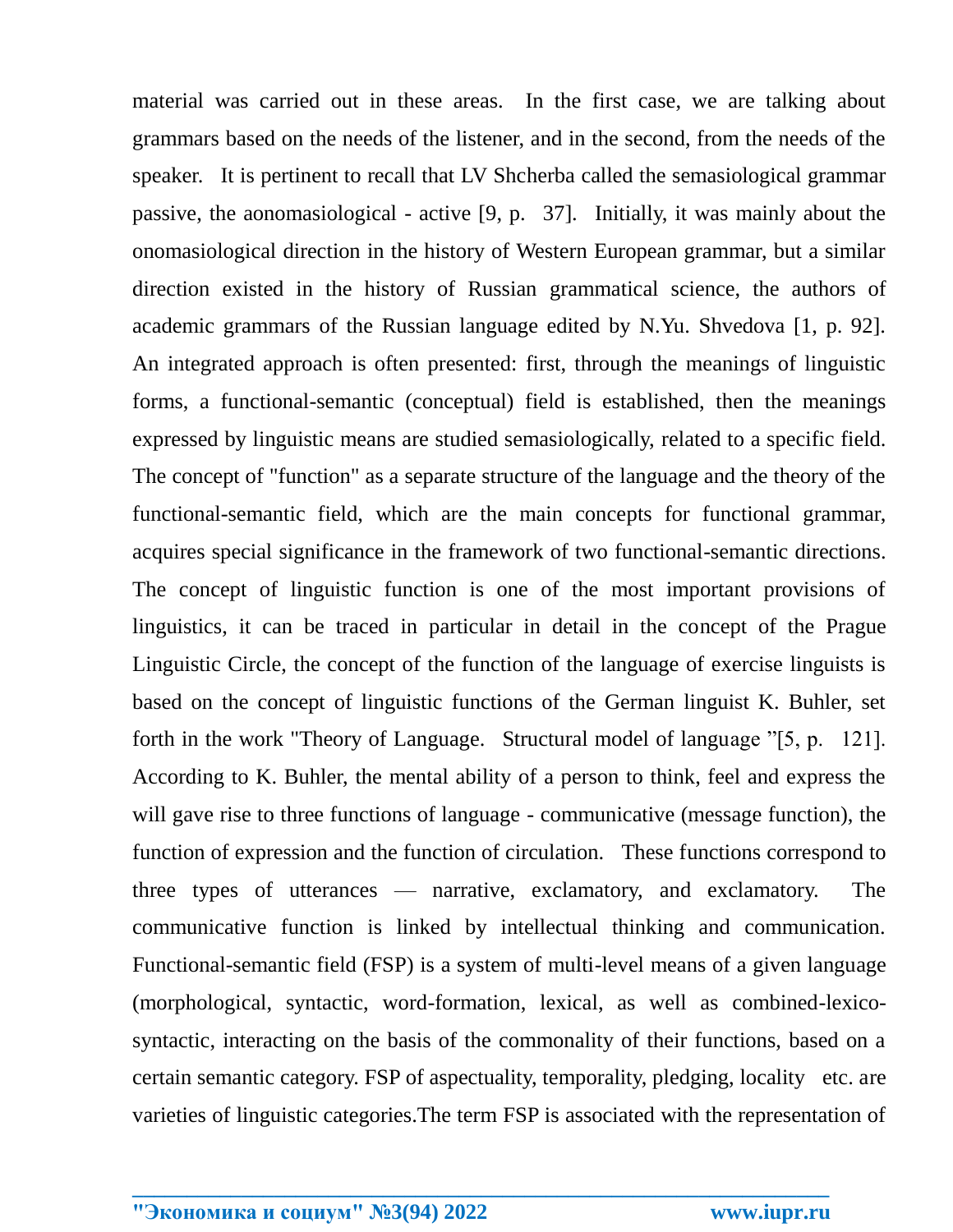a grouping (ordered set) of interacting linguistic means and their system-structural organization.The concept of FSP is included in the system of concepts and terms of grammar, which examines linguistic units not only in the direction from form to meaning, but also from meaning to form [2, p. 94]. At the heart of each functionalsemantic field is a certain semantic category — that semantic invariant that unites heterogeneous linguistic means and determines their interaction. which is the advance of the nature of the course and distribution of actions (and other varieties of predicates) in time, is revealed in the system of meaningful options, including such signs as the relation of action to the limit, phase (designation of the beginning, continuation and completion of an action), perfection, i.e. designation of the relevance of the consequences of an action (intersection of the fields of aspectuality and temporality). Each semantic variant within the framework of this FSP is connected by specific means of formal expression. FSP is a two-sided (contentformal) unity, covering the specific means of a given language with all the features of their form and content There are two main types of FSP: 1) FSP, which have a morphological core, which are identical to functional and semantic categories, such as temporality, modality, pledge, etc. ... 2) FSP is a functional-semantic invariant, expressed by means of only one level. These are grammatical and lexical fields. Grammar fields consider one side of the language, refer to the code language level, aFSP cover a wider linguistic sphere (grammatical categories and related elements belonging to different language levels). FSP is one of the ways of structuring the semantic space of a language, which allows one to explore the system of central and peripheral linguistic means of expressing a particular sense. FSP, based on one and the same semantic category, but on multilingual material, can differ significantly in their structure. So, if the Slavic languages, the center of the aspectuality field is the grammatical category of the species, then in non-German language, where there is no species as a grammatical category, the central role is played by various lexical and grammatical means of expressing the limitation / non-limitation of action, and in